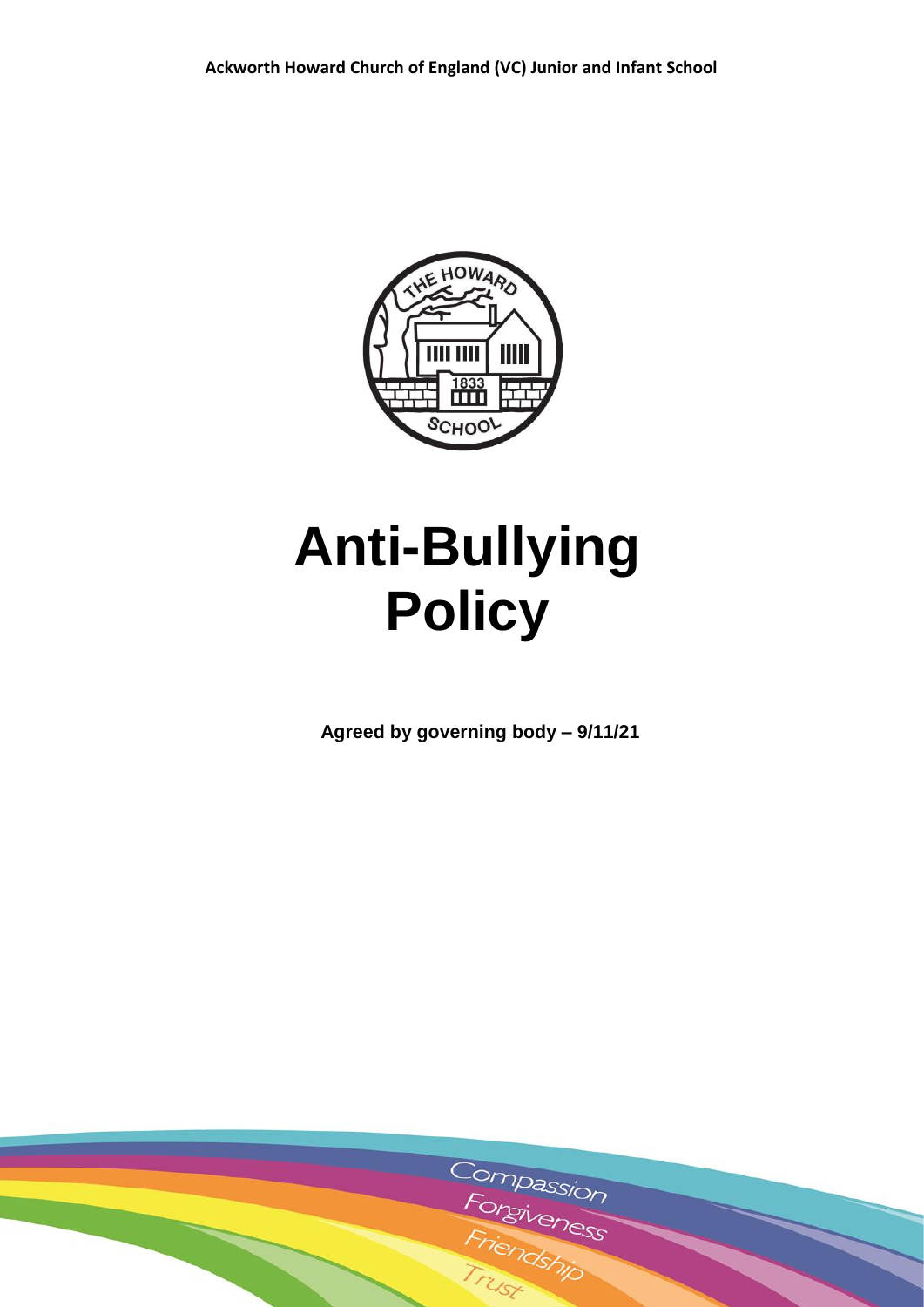# **Ackworth Howard Church of England (VC) Junior and Infant School**

#### **Values Statement through the lens of our vision**

At Ackworth Howard school we provide opportunities for growth in mind, body and spirit throughout our inspirational and innovative education, underpinned by our deeply Christian ethos. Each member of our school community will grow in confidence, embrace creativity and enhance their knowledge and skills so that they can experience 'life in all its fullness.' (John 10:10)

#### **Rationale through the lens of our vision**

At Ackworth Howard the safety and well-being of all members of our community is paramount, where every child matters and, crucially, knows they matter. Within our school, each child is taught how to protect themselves and others and to enjoy their own uniqueness and that of others.

Bullying, of any nature, will not be accepted or tolerated at any time. All allegations of bullying will be thoroughly investigated. We want pupils to feel confident in being able to seek support from school should they feel unsafe.

We acknowledge the School Standards and Framework Act 1998, which clearly states that all maintained schools must have in place an Anti-Bullying Policy that outlines procedures in order to prevent bullying among pupils.

We have a duty of care to protect pupils from bullying as part of our responsibility to provide a safe, secure, caring and friendly school environment for all the children in order to protect them from those who wish to deliberately hurt them either physically or emotionally. We believe all our safeguarding procedures are in line with Sections 3(5) and 87(1) of the Children Act 1989 and Section 157 of the Education Act 2002 and that we promote the welfare of all children in our care.

We work closely with the School and Anti-bullying Council and listen to their views and opinions as we acknowledge and support Article 12 of the United Nations Convention on the Rights of the Child that children should be encouraged to form and to express their views.

#### **Aims and Objectives**

The aim of this policy is to prevent and deal with any behaviour deemed as bullying. To do this we will:

- Cultivate a safe and secure environment where all can learn without anxiety and where bullying is regarded as unacceptable.
- Actively promote, through what is taught and through the daily life of the school, tolerance and mutual respect for one another.
- To respond effectively and in a consistent manner to any bullying/racist incidents that may occur and to ensure that each individual understands the school's established procedures.
- To ensure that pupils, staff, parents and all connected with the school are aware of our opposition to bullying and their responsibilities in its prevention.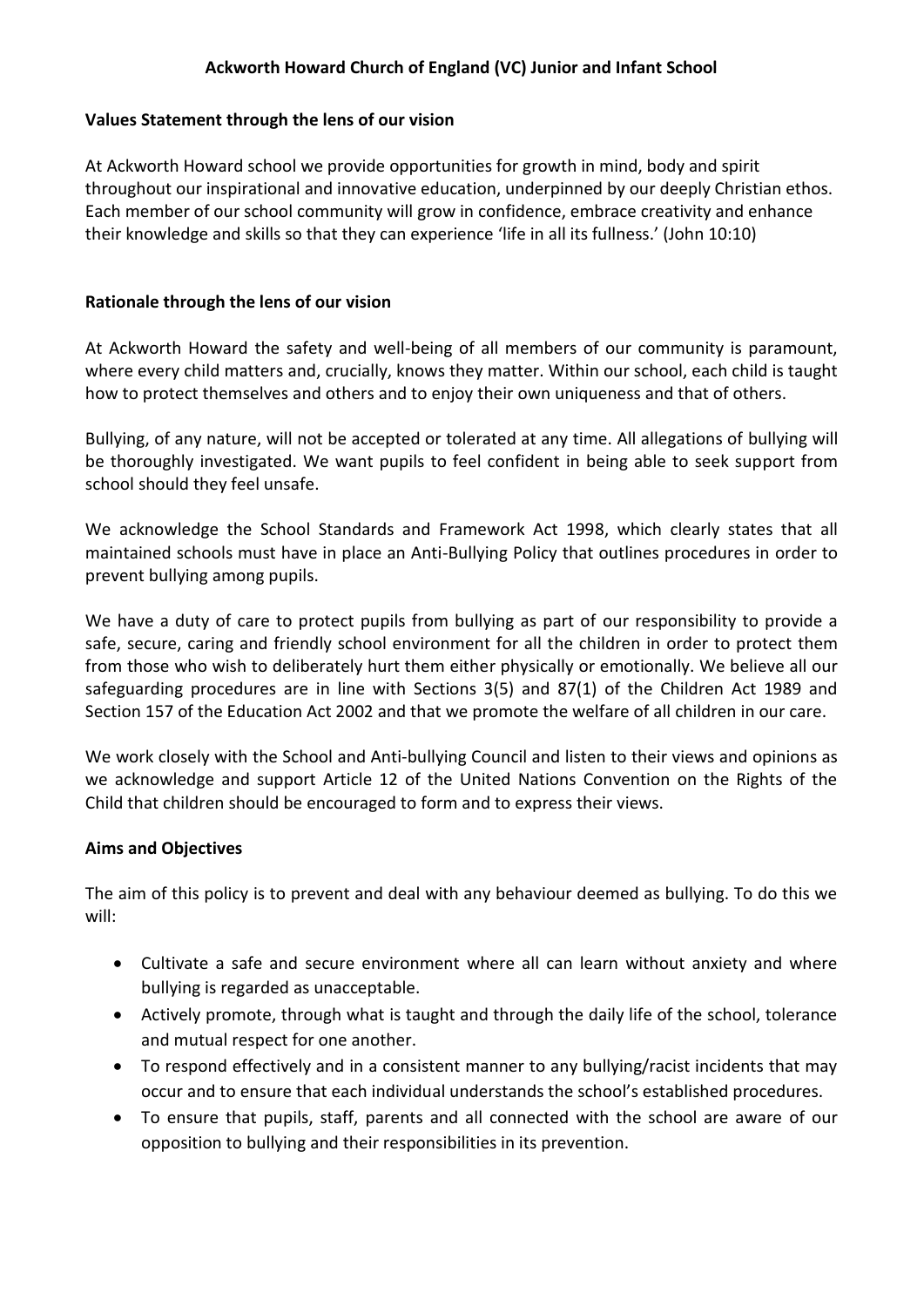# **Why is it Important to Respond to Bullying?**

Bullying hurts. No one deserves to be a victim of bullying. Everybody has the right to be treated with respect. Pupils who are bullying need to learn different ways of behaving. As a school, we have a responsibility to respond promptly and effectively to issues of bullying. We are working with staff, pupils and parents to create a school community where bullying is not tolerated.

Our School Community:

- Discusses, monitors and reviews our anti- bullying policy on a regular basis.
- Supports staff to promote positive relationships and to identify and tackle bullying appropriately.
- Ensures that all pupils are aware that all bullying concerns will be dealt with sensitively and effectively and that pupils feel safe to play, learn and socialise.
- Reports back to parents/carers regarding their concerns about bullying and deals promptly with any complaints.
- Seeks to learn from anti-bullying good practice elsewhere and utilises the support of the LA and relevant organisations when appropriate.
- Shares in discussions about anti-bullying during a bi annual anti bullying week.

# **What is Bullying?**

Bullying differs from teasing/falling out between friends or other types of aggressive behaviour.

- There is a deliberate intention to hurt or humiliate
- There is a power imbalance that makes it hard for the victim to defend themselves
- It is usually persistent

Guidelines from the Department of Education and Skills (DfES) define bullying as 'Behaviour by an individual or group, usually repeated over time, that intentionally hurts another individual or group either physically or emotionally. '

The Anti-bullying Alliance (made up of members of the NSPCC and NCB) define bullying as: *the repetitive, intentional hurting of one person by another(s), where the relationship involves an imbalance of power.* 

With the children, we will use the following child-friendly definition: 'people doing unkind things to you on purpose, more than once, which it is difficult to stop'.

Bullying can take many forms, but four main types are:

- Physical hitting, kicking and taking belongings.
- Verbal name calling, insulting, making offensive or threatening remarks.
- Indirect- spreading nasty stories about someone, exclusion from social groups, being made the subject of malicious rumours (sometimes known as relational bullying).
- Cyber bullying sending malicious emails, messages or text messages on electronic devices like computers, phones and games consoles or through the use of social networking sites such as (but not exclusively) Facebook.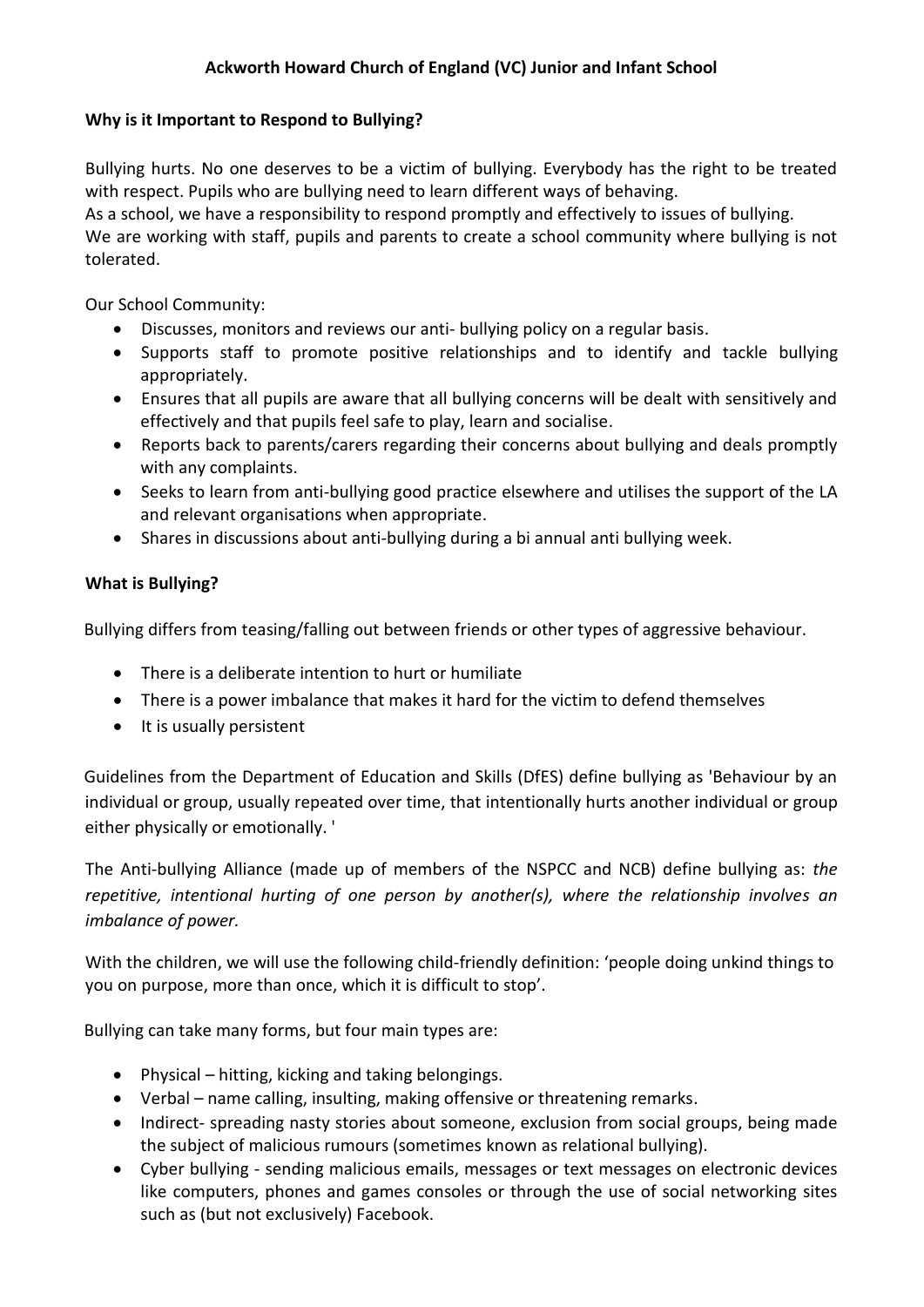# **Ackworth Howard Church of England (VC) Junior and Infant School**

All of the above may be the result of racist, sexist or homophobic behaviour or negative attitudes towards disability.

Bullying can take place between:

- Young people
- Young people and staff
- Between staff
- Individuals or groups

## **What are the signs and symptoms of bullying?**

A person may indicate by signs or behaviours that they are being bullied. Everyone should be aware of these possible signs and should investigate if the person;

- Is frightened of walking to or from school or changes route
- Doesn't want to go to school / runs away
- Begs to be driven to school
- Changes their usual routine
- Is unwilling to go to school (school phobic)
- Begins to truant
- Becomes withdrawn, anxious or lacking in confidence
- Becomes aggressive, abusive, disruptive or unreasonable
- Starts stammering
- Threatens or attempts suicide
- Threatens or attempts self harm
- Threatens or attempts to run away
- Cries themselves to sleep at night or has nightmares
- Feels ill in the morning
- Performance in school work begins to drop
- Comes home with clothes torn, property damaged or 'missing'
- Asks for money or starts stealing money
- Has dinner or other monies continually 'lost'
- Has unexplained cuts or bruises
- Comes home 'starving'
- Bullying others
- Changes in eating habits
- Is frightened to say what is wrong
- Afraid to use the internet or mobile phone
- Gives improbable excuses for their behaviour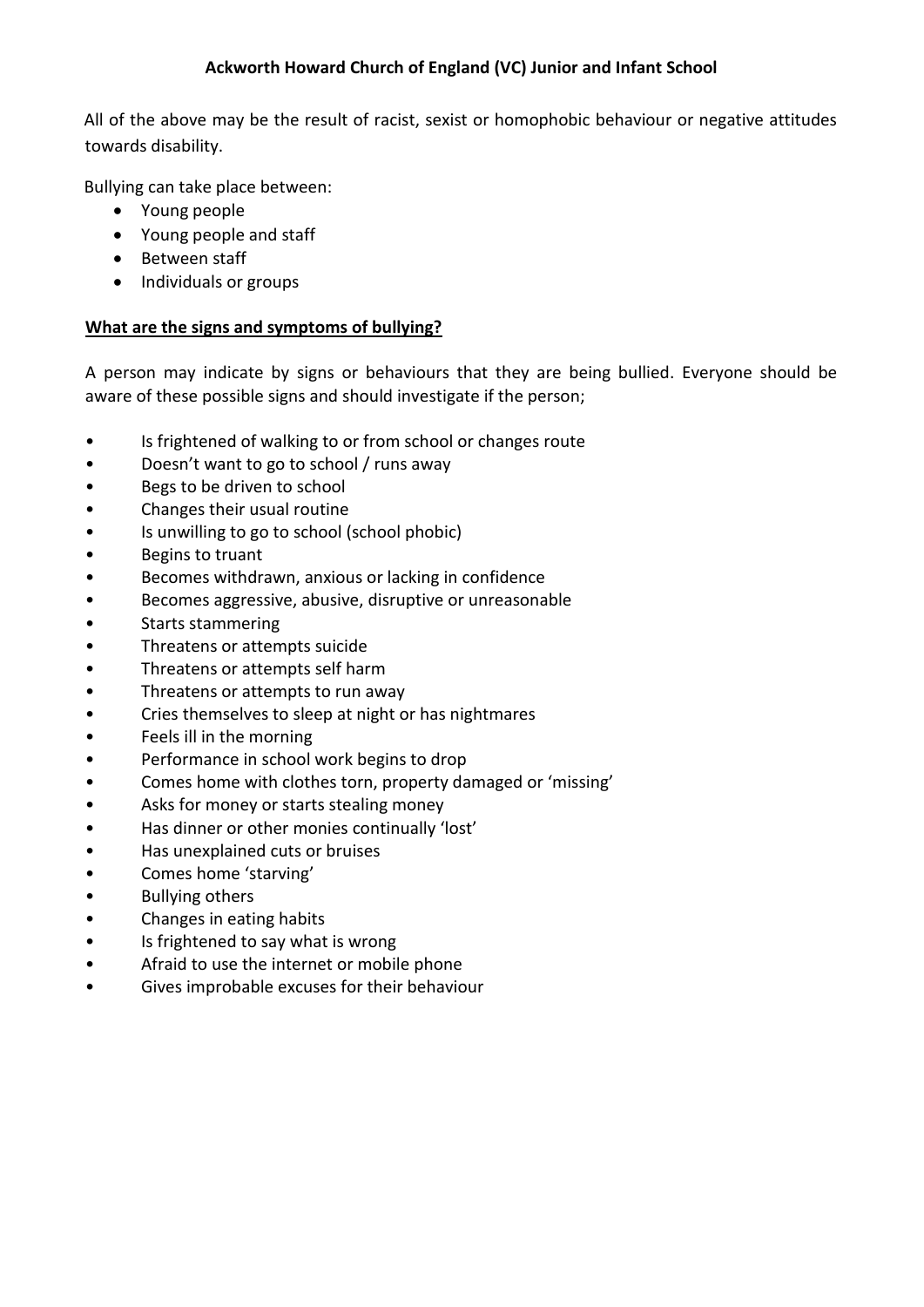# **What causes Bullying?**

People bully for different reasons.

The reasons could be:

- to feel powerful
- jealousy
- to feel good about themselves
- to be in control
- because they want something (attention, possession or friends)
- to look good in front of other people
- to feel popular
- because of peer pressure
- to be big/clever
- for fun
- because they are being bullied themselves
- because they see and pick on an easy target (small, won't tell anyone, lonely or different in some way)

# **Practical Guidelines – strategies to deal with bullying**

Our school fosters a clear understanding that bullying, in any form, is not acceptable. We will:

- Ensure that all staff are aware of the signs that may indicate bullying/racism and the procedures for addressing incidents
- Promote a learning environment which recognises and rewards pupils success and achievement in all aspects of development,
- Promote a safe learning environment where trying and striving, whether successful or not, is to be celebrated and promoted
- Engage pupils in considering the causes of bullying/racist incidents, its effects on individuals and possible solutions,
- Engage pupils in a wide range of collaborative and cooperative learning opportunities within which social and inter-personal skills are an identified focus of the learning
- Ensure that the reward system in school recognise not only outcomes of work but also such positive qualities as helpfulness, kindness and cooperation.

With strategies and activities such as:

- Increased use of structures collaborative work across the curriculum
- PSHE lessons
- Peer mentoring
- Class and School Councils
- Playground Leadership Programme
- Pupil questionnaires

And the ever increasing opportunities for the 'pupil voice' to be heard will enhance provision within which the majority of pupils already approach all staff with confidence.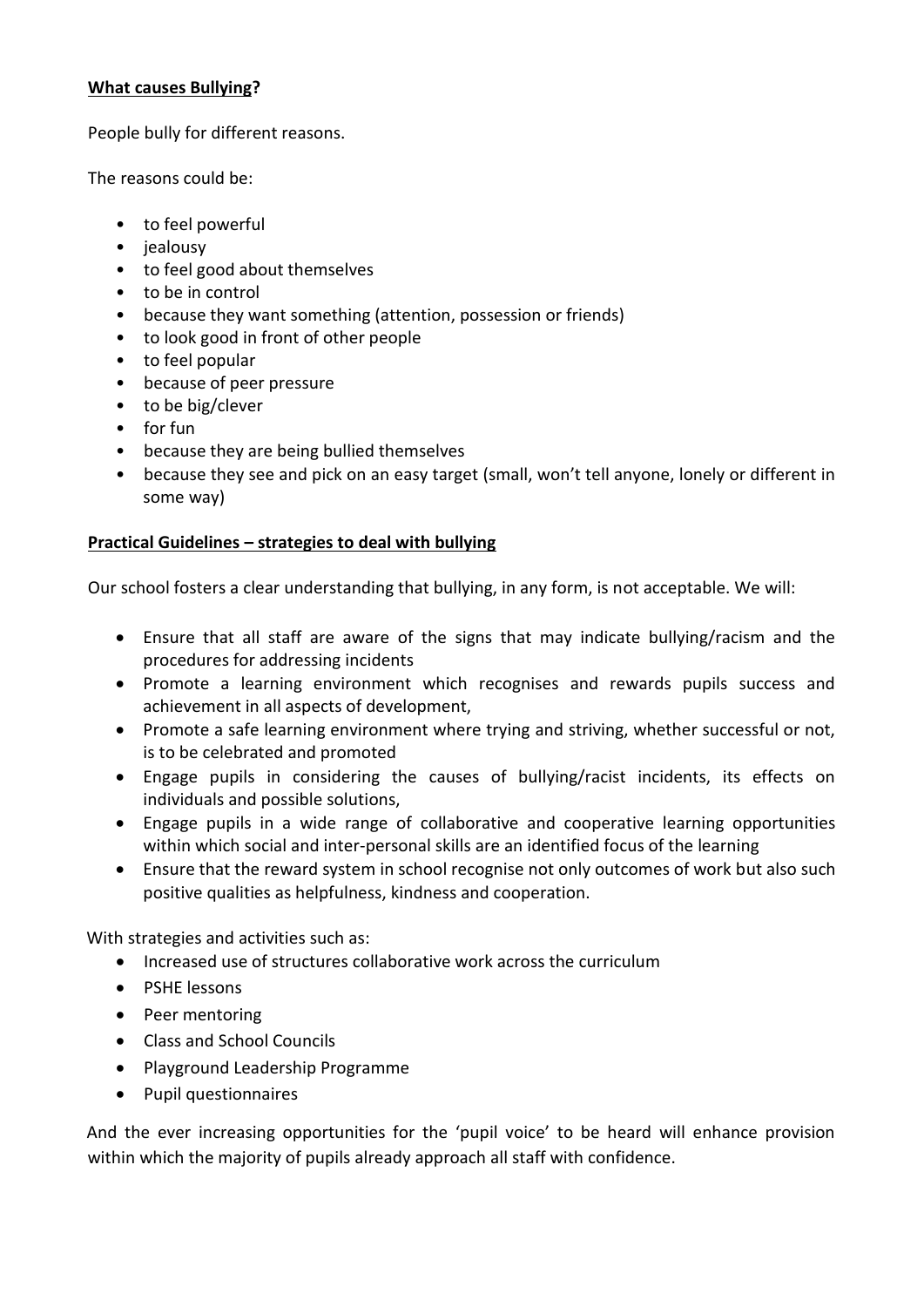## **Procedural responses to bullying**

A bullying incident can be reported by a victim, parent, carer, friend or anyone who has knowledge of the problem. It may also be reported by a member of school staff who will take it to the class teacher. The class teacher will decide upon which stage below is appropriate as a starting point:

#### **Report of child being bullied**

| Step 1                                                                                                             |
|--------------------------------------------------------------------------------------------------------------------|
| Complaint is listened to and discussed between the teacher and the children concerned to identify the              |
| problem and possible solutions.                                                                                    |
| Suggested ways forward Short review time                                                                           |
| Parents may be informed if felt necessary                                                                          |
| Step 2                                                                                                             |
| Discussion/Interview with all parties<br>$\bullet$                                                                 |
| Clear instructions given regarding what is acceptable behaviour/unacceptable behaviour. Clear                      |
| message that unacceptable behaviour must stop.                                                                     |
| Teacher closely monitors the situation.                                                                            |
| Teacher logs the incident in the incident file and informs other staff Parents and                                 |
| Headteacher informed Short term review                                                                             |
| Step 3                                                                                                             |
| HT reiterates Clear instructions regarding what is acceptable behaviour/unacceptable behaviour. Clear<br>$\bullet$ |
| message that unacceptable behaviour must stop.                                                                     |
| Meeting recorded by HT.                                                                                            |
| Step 4                                                                                                             |
| Head teacher speaks to both the victim and bully and offers time and advice to both. Headteacher                   |
| informs parents of bully about the problems and discusses ways of helping the bully to change their                |
| behaviour.                                                                                                         |
| The ultimate step can be exclusion from school.                                                                    |
| Step 5                                                                                                             |
| Headteacher and Chair of Governors inform/seek advice from LA Head of Inclusion services.                          |

The Headteacher may override these steps and intervene at an earlier opportunity depending on the severity and complexity of the incident.

#### **Legislation and Government Guidance**

This policy, related strategy and guidance are, and will be, drawn up in accordance with legislation and Government guidance. Relevant legislation and documentation includes:

- The 2004 Children Act which requires Children's Services Authorities to improve the wellbeing of children in their area through partnership with others, and to safeguard and promote the welfare of children;
- The 2006 Education and Inspections Act which places duties on school governing bodies and head teachers to promote good behaviour and the well-being of pupils, and institute measures to prevent all forms of bullying among pupils; and,
- The Children's Plan: Building brighter futures (2007), which emphasises the importance of tackling bullying in schools and the community.

More detail concerning legislation is included in the guidance document 'Safe to Learn: Embedding anti-bullying work in schools' (DCSF, 2007). The suite of 'Safe to Learn' guidance produced by the DCSF is recommended for all schools and other organisations.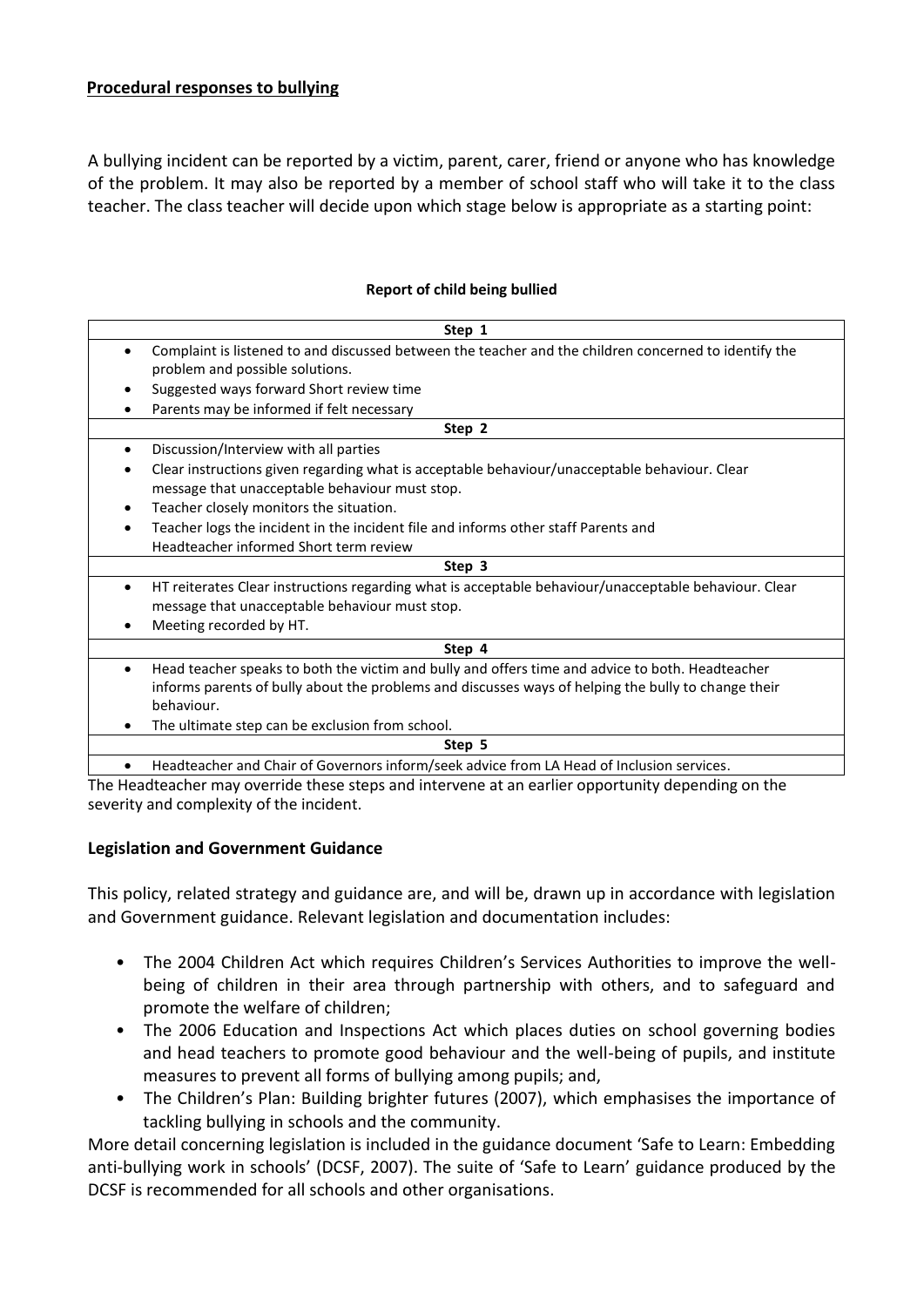### **Roles and Responsibilities**

## **The role of the Headteacher**

- It is the responsibility of the Headteacher to implement the school anti-bullying policy and procedures and to ensure that all staff (both teaching and non-teaching) are aware of the school policy and how to deal with incidents of bullying. The Headteacher reports to the Governing Body about the effectiveness of the anti-bullying policy.
- The Headteacher ensures that all children know that bullying is wrong, and that it is unacceptable behaviour in our school. The Headteacher draws the attention of children to this fact at suitable moments. For example, if an incident occurs, the Headteacher may decide to use assembly as a forum in which to discuss with other children what is appropriate and what is inappropriate behaviour.
- The Headteacher ensures that all staff receive sufficient training to be equipped to deal with all incidents of bullying.
- The Headteacher sets a climate of mutual support and praise for success, so making bullying less likely. When children feel they are important and belong to a friendly and welcoming school, bullying is far less likely to be part of their behaviour.
- The Headteacher is accessible to all and children are aware of this.
- The Headteacher will record incidents if required in the school's incident book which is held in the office. Major incidents will be recorded separately by the Headteacher.

# **The role of the teacher**

- Teachers in our school take all forms of bullying seriously and intervene to prevent incidents from taking place.
- If teachers become aware of any bullying taking place, they deal with the issue immediately. This may involve counselling and support for the target of the bullying, and punishment for the child who has carried out the bullying. They spend time talking to the child who has bullied; they explain why the action of the child was wrong, and endeavour to help the child change his/her behaviour in future. If a child is repeatedly involved in bullying other children, teachers inform the Headteacher and the Headteacher then invites the child's parents into school to discuss the situation. In more extreme cases, for example where these initial discussions have proved ineffective, the Headteacher may contact external support agencies.
- If teachers witness an act of bullying, they do all they can to support the child who is being bullied. If a child is being bullied over a period of time, then, after consultation with the Headteacher, the teacher informs the child's parents.
- It is common practice in our school for teachers to inform the Headteacher of incidents of bullying so she has an overview of the situation across school and can recognise repeated incidents.
- Teachers attend training, which enables them to become equipped to deal with incidents of bullying and behaviour management.
- Teachers attempt to support all children in their classes and to establish a safe climate of trust and respect for all. By praising, recognising and celebrating the success of children and by valuing difference, we aim to prevent incidents of bullying.
- Teachers are aware of and follow the policy and procedures for dealing with bullying.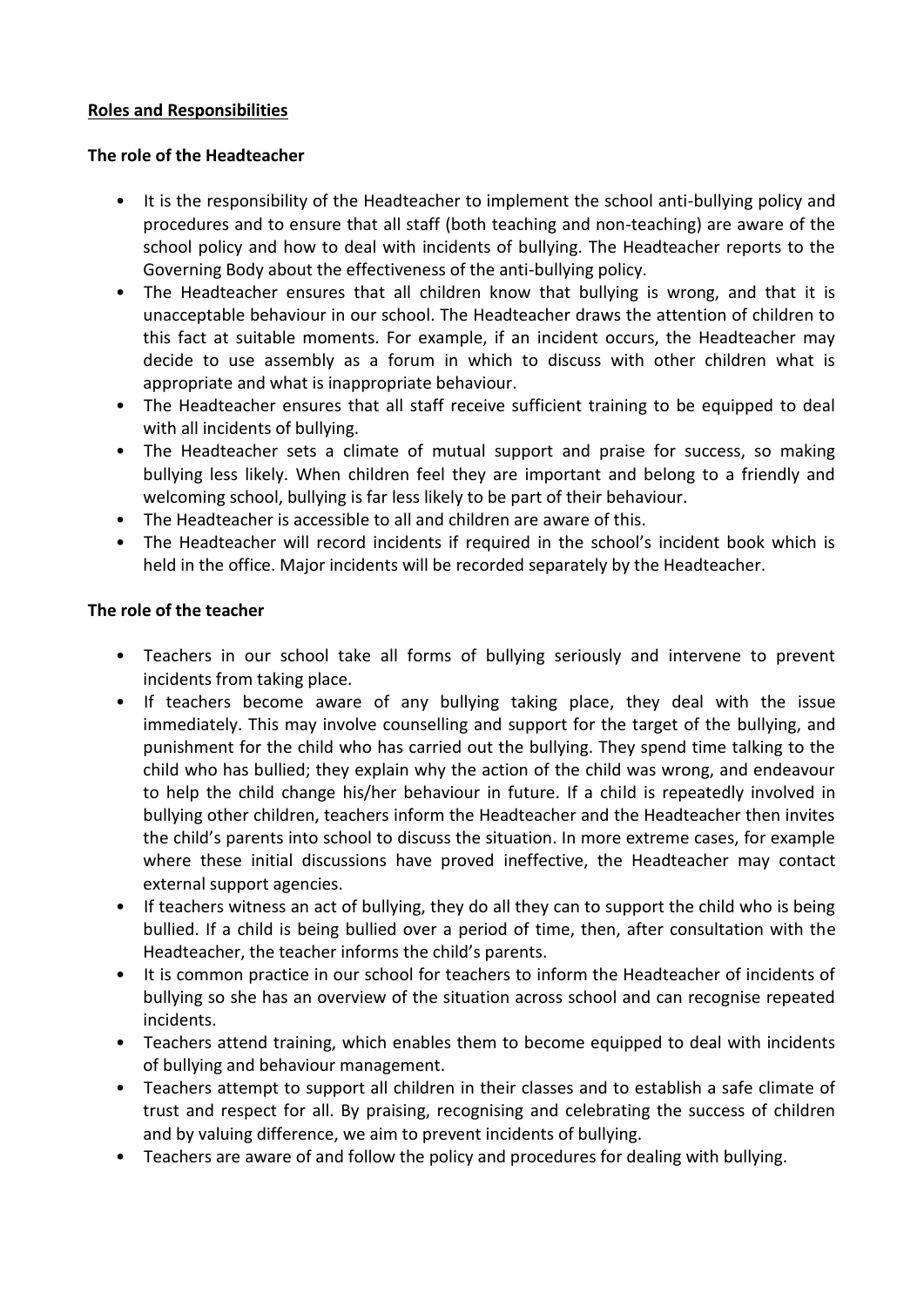# **The role of parents**

- Parents who are concerned that their children might be being a target of bullying, or who suspect that their child may be exhibiting behaviour of bullying should contact their child's class teacher immediately.
- Parents have a responsibility to support the school's anti-bullying policy and to actively encourage their child to be a positive member of the school.
- Parents have a responsibility to monitor their child's use of the internet and mobile phones out of school to actively discourage cyber-bullying and to support the school in the internet rules.

# **The role of children**

Children are encouraged to tell an adult when they feel they are in a situation which makes them upset, or they feel unable to cope with. We are a 'telling school' where children are encouraged to tell if they witness bullying.

The school has an 'Anti-Bullying' Council made up of children from year 1 to 6. They meet halftermly and children within classes are aware of who their 'ABC' children are.

# **The role of governors**

- The Governing Body supports the Headteacher and the staff in implementing the policy.
- The Governing Body reviews the effectiveness of the policy on a regular basis.

# **Reporting and Recording Incidents of Bullying**

Bullying must be reported to the Headteacher/Deputy Headteacher and investigated by the appropriate person. The strategic lead for pastoral and inclusion support maintains a Log of Incidents of Bullying and the action taken.

Bullying may be suspected by adults working within schools or by parents of, or carers for, our pupils. All should be aware that bullying/racism is not confined to physical harm occurring in the school or at the school gate. It may be subtle and take the form of exclusion from social groups leading to the steady erosion of a child's feelings of self-worth. It is important that staff monitor closely any incidents of misbehaviour in terms of perpetrator, victim and the nature and frequency of incidents and respond quickly to the emergence of any pattern.

Pupils and/or parents can report bullying by contacting any member of staff either in person, letter or through the telephone. We have bullying-incident report forms (on the safeguarding display) that children can use if they have witnessed or think they have been victim to bullying.

Where incidents arise or pupils or parents (or anyone in the wider community) expresses concern, the child's class teacher will:

- Make careful notes relating to the nature of the incident and the individuals involved.
- Implement an anti-bullying observation record and undertake observation of incidents for a period of two weeks.
- Consider an appropriate sanction if necessary
- Ensure, through measures put in place, that the victim feels reassured and more comfortable in class and around the school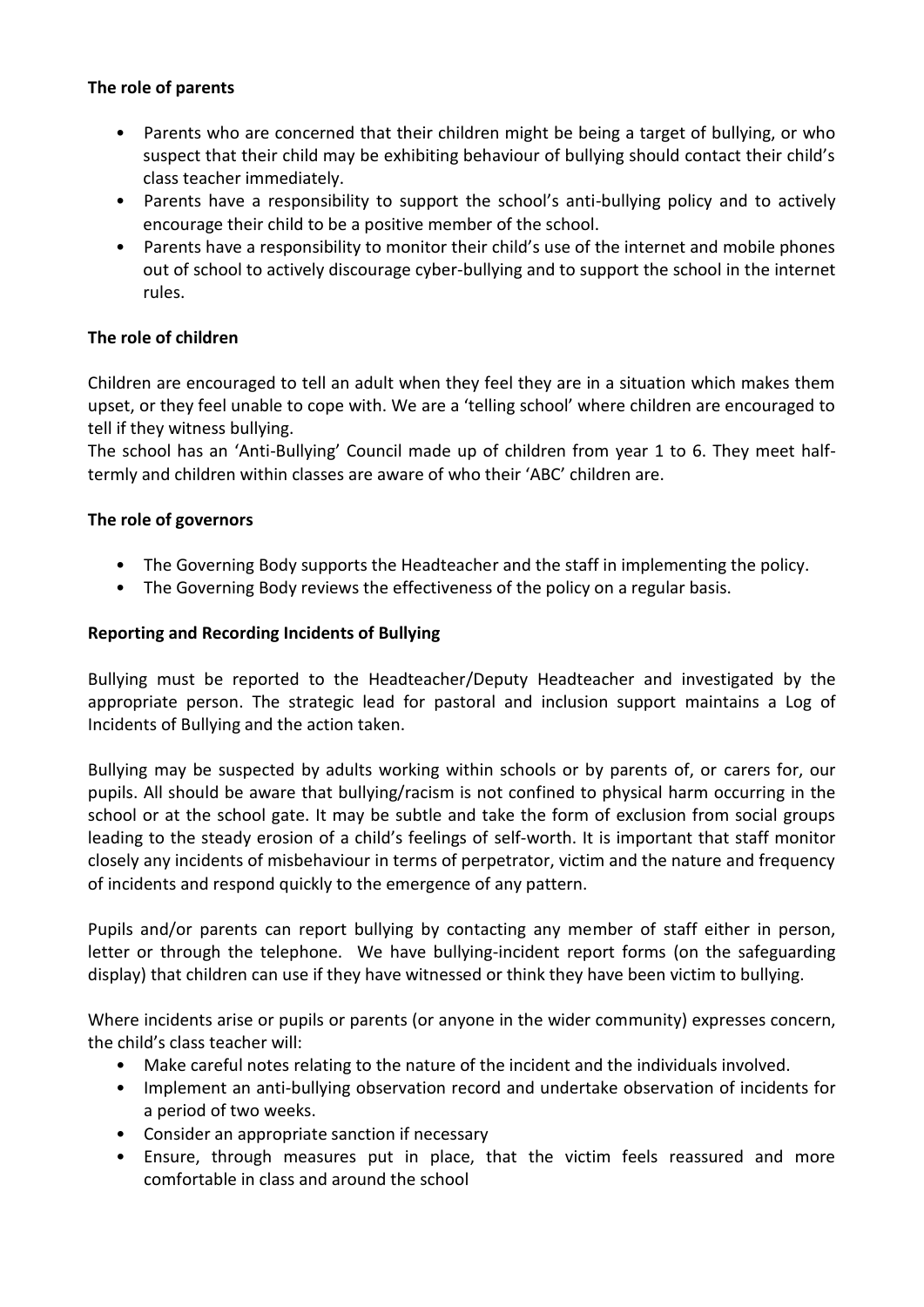- Communicate appropriate details to all adults who have contact with the child e.g. Dining Room Assistants (DRAs), Learning Support Assistants (LSAs), Supply/Cover staff, external agencies working in school
- Speak with pupil and parents in subsequent days and weeks to monitor the situation.
- Issues between pupils that are recognised as bullying by the school will be recorded with the Local Authority register of bullying and racial incidents.
- The following actions will be standard practice:

- Communicating details of concerns to DRAs/teachers on duty to enhance supervision at break times or to LSA if it is also a classroom issue

- Raising the concerns as a care issue at the next staff meeting or via the staffroom whiteboard if necessary (exercise caution-use initials of children for confidentiality, some parents and pupils use this room)

- Ensuring that the child understands that they may speak with their teacher, a senior teacher or the Headteacher at any time should they feel the need to.

- A record of the incident and the actions taken.

- Where there is no significant improvement or where the nature of the incident is deemed to be of a more serious nature, the teacher with responsibility for pupil welfare should be consulted and the Headteacher involved if felt appropriate. Recently appointed teachers should seek the advice of their mentor or a member of the senior leadership team when allegations of bullying/racist incidents arise.
- A school log is kept of all incidents that are deemed to be of a bullying nature and the incidents of bullying will be reported to Governors through the Headteacher's report.

# **Sanction and Support**

Where misbehaviour and/or bullying are persistent, sanctions will be used. It is not intended that the sanctions and interventions are hierarchical. The details of the incident will determine the level of sanction applied. In all cases, but particularly where concerns are high, the solution will usually be a combination of sanctions and support.

The following sanctions and interventions will be considered:

- Withdrawal of breaks
- Home/school behaviour log
- Withholding pupil participation in school visits/sports events
- Fixed term exclusion
- Involvement of Education Welfare Officer, Social Inclusion Team, etc.

Where serious violence is involved, the Headteacher can and should normally exclude the pupil.

The key to success will be:

- Maximum attention to prevention
- Detailed investigations of incidents
- Raising awareness of all staff re: needs of particular individuals
- Judicious use of sanctions
- Carefully targeted support for the victim and the perpetrator
- Quality ongoing communication with pupils and parents of all parties
- Follow up conversations to report on subsequent progress.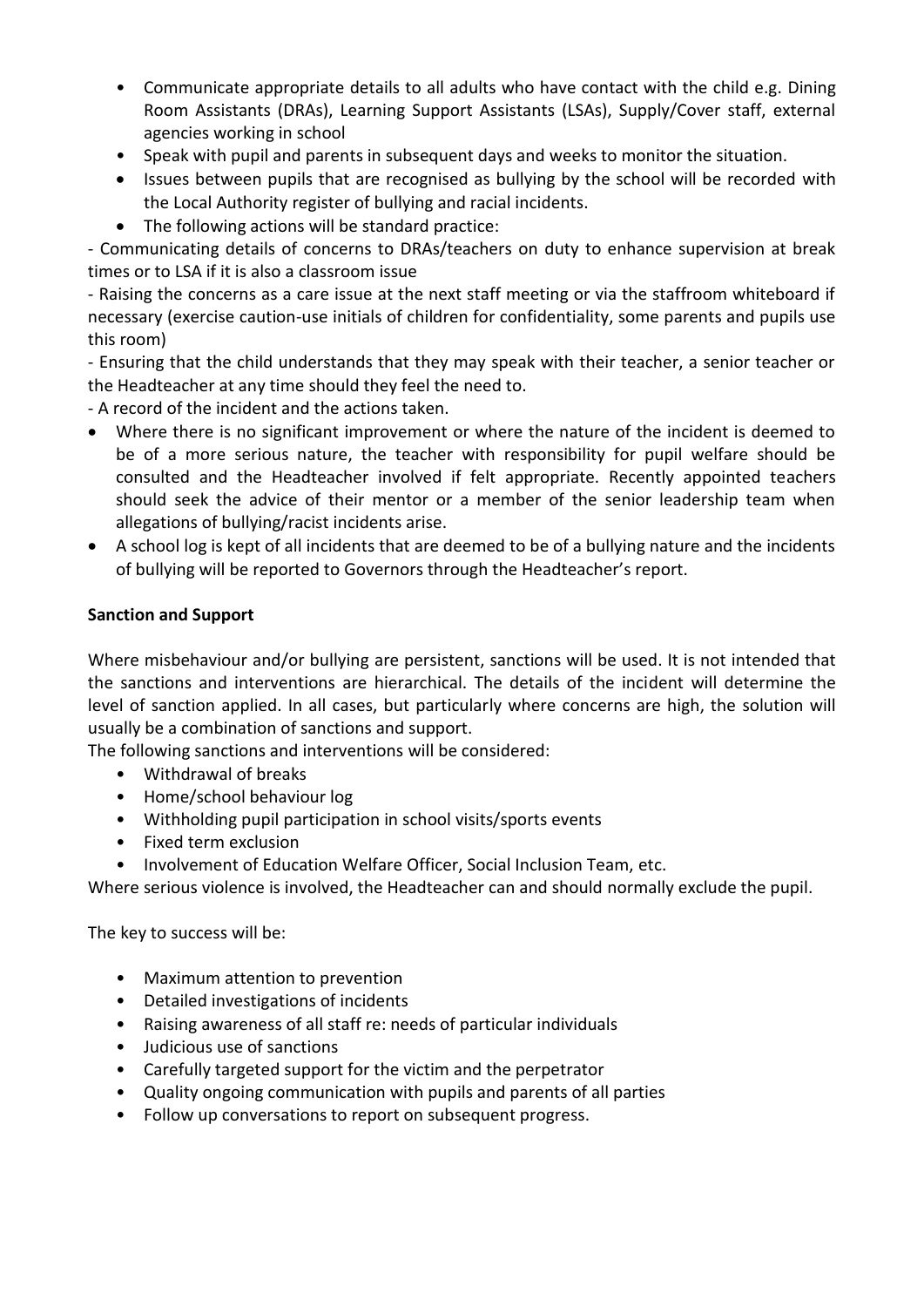## **Policy Development**

This policy has been formulated in consultation with the whole school community with input from SLT, PSHE co-ordinator, members of the governing body and LA advisors. Pupils will contribute to the development of the policy through the school council, circle time discussions, PSHE&C lessons and assemblies. The school and anti-bullying council will develop a pupil friendly version, which will be displayed around school.

This policy will be made available on request and can also be viewed on the school website.

## **Monitoring and review**

This policy shall be reviewed every year or earlier if considered necessary. Date of next review November 2022.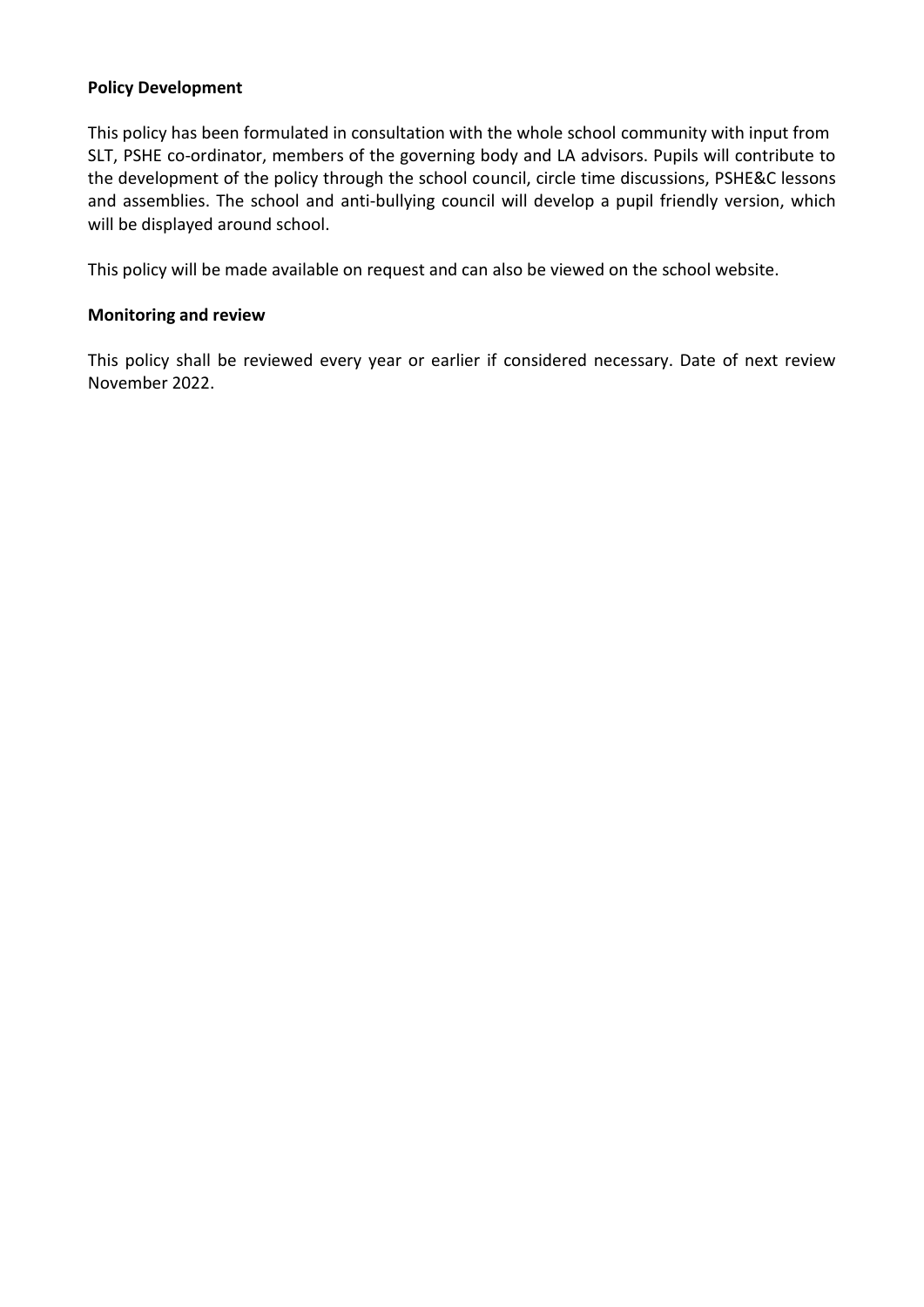# **See Appendix 1 - "Working Together to Deal with Bullying – a leaflet for Parents and Carers"**

## **Support Agencies**

**Anti-bullying Alliance** - the alliance brings together over 60 organisations into one network with the aim of reducing bullying. Their website has a parent section with links to recommended organisations who can help with bullying issues

## www.anti-bullyingalliance.org.uk

**Kidscape**

www.kidscape.org.uk 02077303300

**Childline** – advice and stories from children who have survived bullying 08000 1111

**Bullying on line** www.bullying.co.uk

Parentline Plus - advice and links for parents www.parentlineplus.org.uk 08088002222

## **Parents Against Bullying**

01928 576152

#### **Useful sources of information**

**Stonewall** - the gay equality organisation founded in 1989. Founding members include Sir Ian McKellen. www.stonewall.org.uk.

**Cyberbullying.org** - one of the first websites set up in this area, for young people, providing advice around preventing and taking action against cyberbullying. A Canadian based site www.cyberbullying.org

**Chatdanger** - a website that informs about the potential dangers online (including bullying), and advice on how to stay safe while chatting www.chatdanger.com

**Think U Know** - the Child Exploitation and Online Protection Centre (CEOP), has produced a set of resources around internet safety for secondary schools www.thinkuknow.co.uk

**Know IT All for Parents** – a range of resources for primary and secondary schools by Childnet International. Has a sample family agreement www.childnet-int.org/kia/parents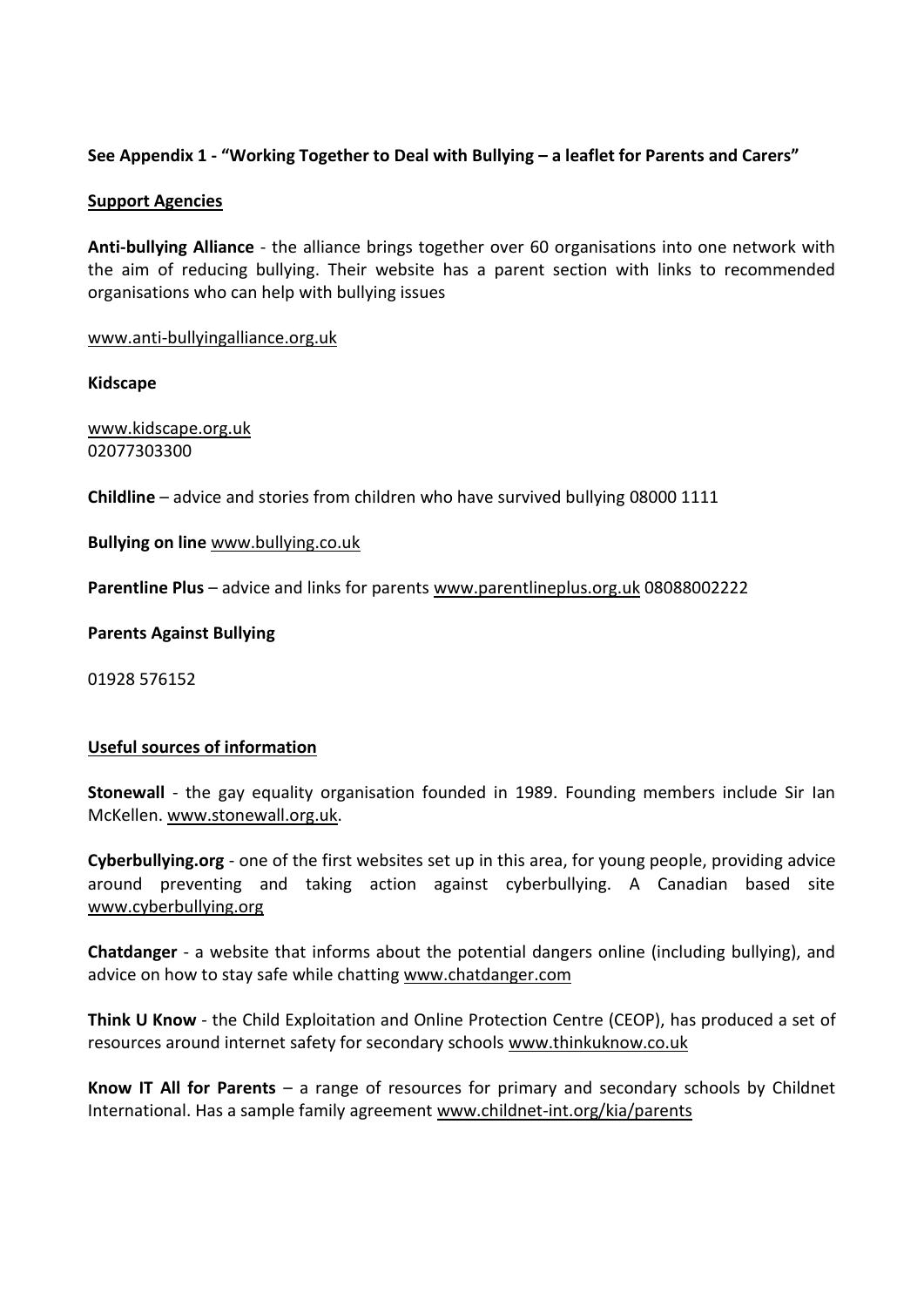## **GUIDELINES FOR PUPILS**

## **Advice that may be given to children by adults There is safety in numbers:**

- Go around with a friend or two
- Stay with groups of people even if they are not necessarily your closest friends
- Get your friends together and say 'no' to the bully
- Only go to places where bullying happens if you have some friends or an adult with you.

#### **Ask for help:**

- Talk to a teacher or adult in school, you know they will take it seriously.
- Talk to an adult you trust
- Talk to the adult again if the problem continues

## **Try to do something different:**

- Try not to show you are upset, which is difficult
- Walk confidently, even if you don't fell that way on the inside. Practise.
- Just walk past people if they call you unpleasant names.
- Practise what you could say to the bully in a mirror.

#### **Look after yourself:**

- If you are in danger get away. Do not try to keep possessions.
- Don't fight back; talk to an adult.
- If you are different in some way be proud of it! It is good to be an individual.
- Tell yourself you do not deserve to be bullied.

#### **If you witness bullying:**

- Be a friend let them know you saw it you wouldn't like to be bullied, and telling them will make them feel better – remember, there is safety in numbers.
- Encourage them to talk to someone offer to go with them.
- If they won't talk and you are worried about them, is there someone you can talk to? You can help by telling someone.

**MOST IMPORTANT OF ALL DON'T SUFFER IN SILENCE TALK TO SOMEONE ABOUT THE BULLYING**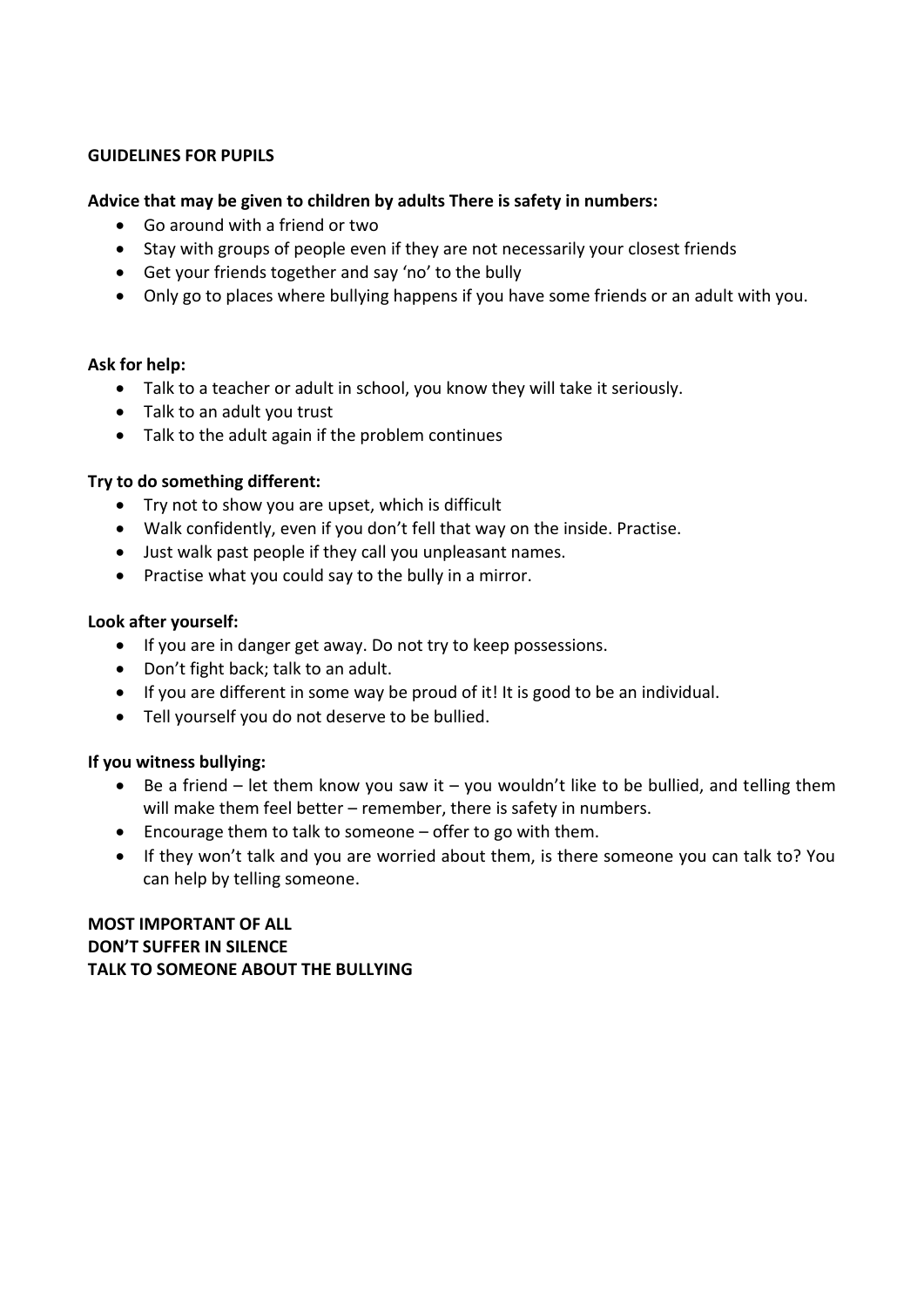### **GUIDELINES FOR PARENTS**

## **What to do if you think your child is being bullied:**

- Watch for signs not wanting to go to school, minor illnesses, headaches, avoiding friends, coming home with bruises, ton clothing or possessions disappearing.
- Listen to what your child says try to establish that the problem is really bullying and not something else.
- Discuss with your child what they can do.
- Talk to the teacher or another adult in school. Do this for as long as the bullying continues.
- Help your child deal with the problem him/herself. Be tactful. Don't encourage conflict a 'thump back' approach rarely helps and may only make things worse for your child.
- Try not to be over anxious or over protective. It may sometimes be helpful to talk with the bully's parents, but before you do this talk to the school and take their advice.
- Most children are called names at school. Usually these names are used in a humorous way and are not meant to cause offence. If your child is upset by the names used then let the school know. It may not be bullying but will need to be addressed.
- If a name is use that refers to your child's physical appearance/characteristics, then let your child know that you love him/her for what they are – their characteristics make them individual. Let the school know so that they can deal with it.
- It is important that you support your child and the school. Sometimes fallouts and name calling are just that, but if they escalate they can become bullying. Always talk to the teachers.